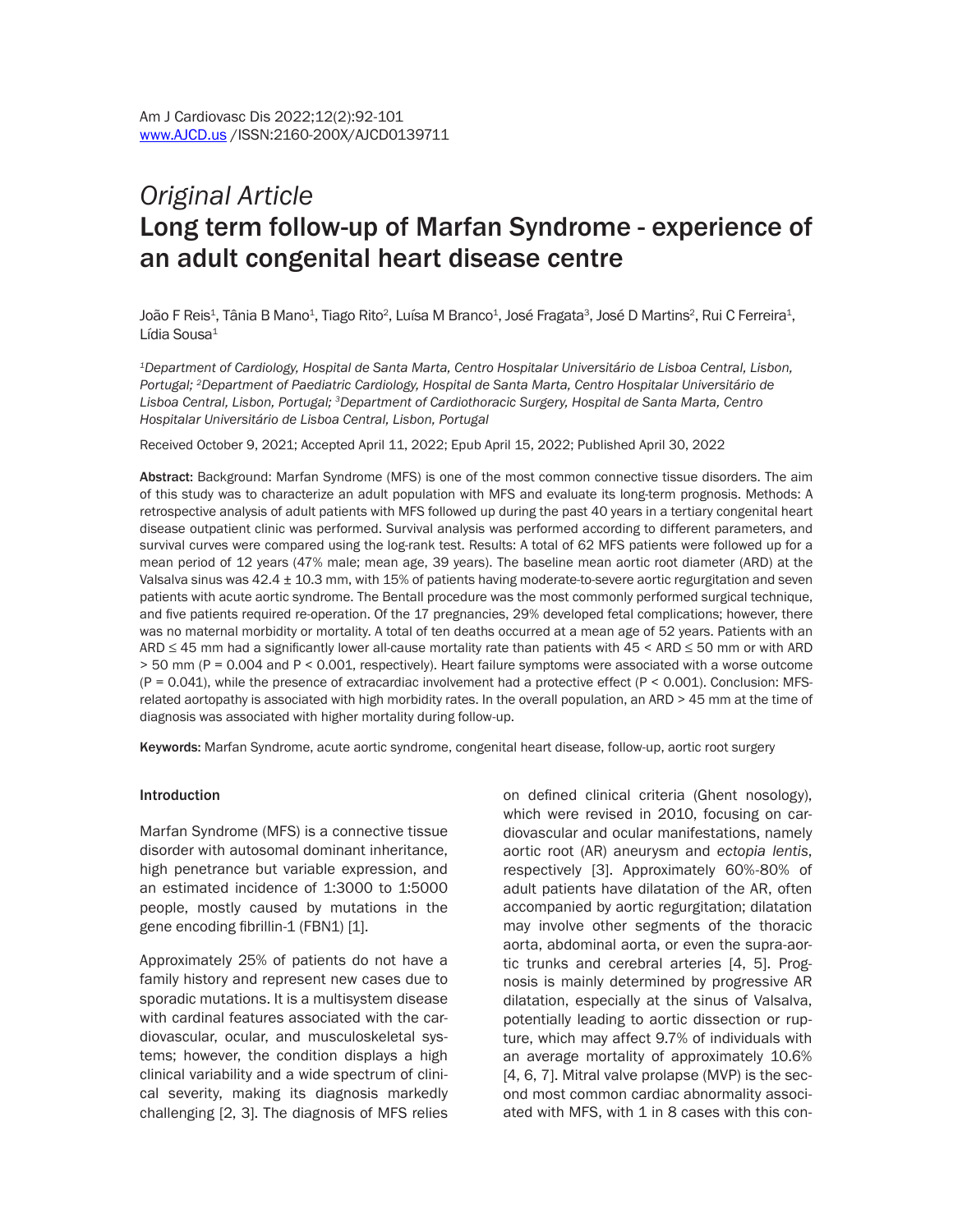dition developing moderate to severe mitral regurgitation, the main cause of morbidity and mortality in children with this disease [6, 8-10]. For many years, this population had a limited life expectancy that was 20 to 30 years below the average population, but the prognosis has improved due to the use of medical therapy, routine and serial monitoring of aortic dimensions, restriction of vigorous physical exercise, and timely elective repair of the AR, so that the life expectancy has risen to over 70 years according to recent series [6, 11].

There is scarce data in literature regarding the long-term morbidity and mortality of patients with Marfan Syndrome. In this sense, the authors found pertinent to share their center's decades long experience concerning the management of this population, particularly regarding the risk for long-term complications, namely infective endocarditis, need for reoperation and cerebrovascular events. Also, in a cohort of young adults with a genetic disease, it is also imperative to analyze maternal and fetal complications and their appropriate management. The approach to the management of patients with Marfan Syndrome is influenced by the patient's age, clinical penetrance and presentation, namely the degree of cardiac involvement. Thus, our aim was to assess the realworld long-term morbidity and mortality of an adult population of MFS patients followed up in a tertiary center [12-15].

## Materials and methods

## *Patient population and study protocol*

This was a single-center retrospective observational registry that included all adult patients with Marfan Syndrome followed up in the adult CHD outpatient clinic of our tertiary center between January 1978 and May 2020. We evaluated demographic, clinical, echocardiographic, imaging, and genetic testing data from clinical files.

Diagnosis was considered to have been made at a pediatric age if made when the patient was younger than 18 years. The clinical presentation that led to the diagnosis was divided into cardiac symptoms/acute aortic syndrome (AAS), family screening of affected individuals, extra-cardiac manifestations, and routine echocardiographic examination. The New York Heart Association (NYHA) functional classification was used to evaluate the severity of heart failure (HF) symptoms. Data from the first transthoracic echocardiogram (TTE) performed in our center were analyzed, and the ejection fraction was calculated from end-diastolic and end-systolic volumes indexed to body surface area. AR diameter (ARD) was measured at the sinus of Valsalva using the leading-edge-to-leading-edge method. Most patients also underwent cross-sectional aortic imaging with computed tomography (CT) or magnetic resonance imaging (MRI) to confirm AR, and ascending aorta size as measured by TTE (using the inner edge-to-inner edge method), to evaluate more distal segments of the aorta/supra-aortic trunks or during the followup of patients who underwent AR surgery.

All cases were retrospectively analyzed, and the diagnosis of Marfan Syndrome was established if the patients met the revised Ghent nosology for Marfan Syndrome [3].

#### *Study endpoints*

During follow-up, all-cause mortality data, as well as other morbidity endpoints, such as cardioembolic stroke (CS), infective endocarditis (IE), and the need for aortic reoperation were assessed. The diagnosis of IE was established based on the modified Duke criteria. CS was defined by the documentation of a cortical infarct by head CT/MRI in the presence of a potential intracardiac source of embolism and after exclusion of alternative causes for the cerebrovascular event.

Pregnancy outcomes were assessed from clinical file data, namely maternal (acute heart failure or acute aortic syndrome) or fetal complications (spontaneous abortion, premature birth, stillbirth, or congenital heart defect).

#### *Ethics*

The investigation conformed to the principles outlined in the Declaration of Helsinki. The study protocol was approved by the Institutional Ethics Committee and was assigned the approval number 1196/2022.

#### *Statistical analysis*

Baseline characteristics and follow-up workup data were summarized as frequencies (percentages) for categorical variables, as means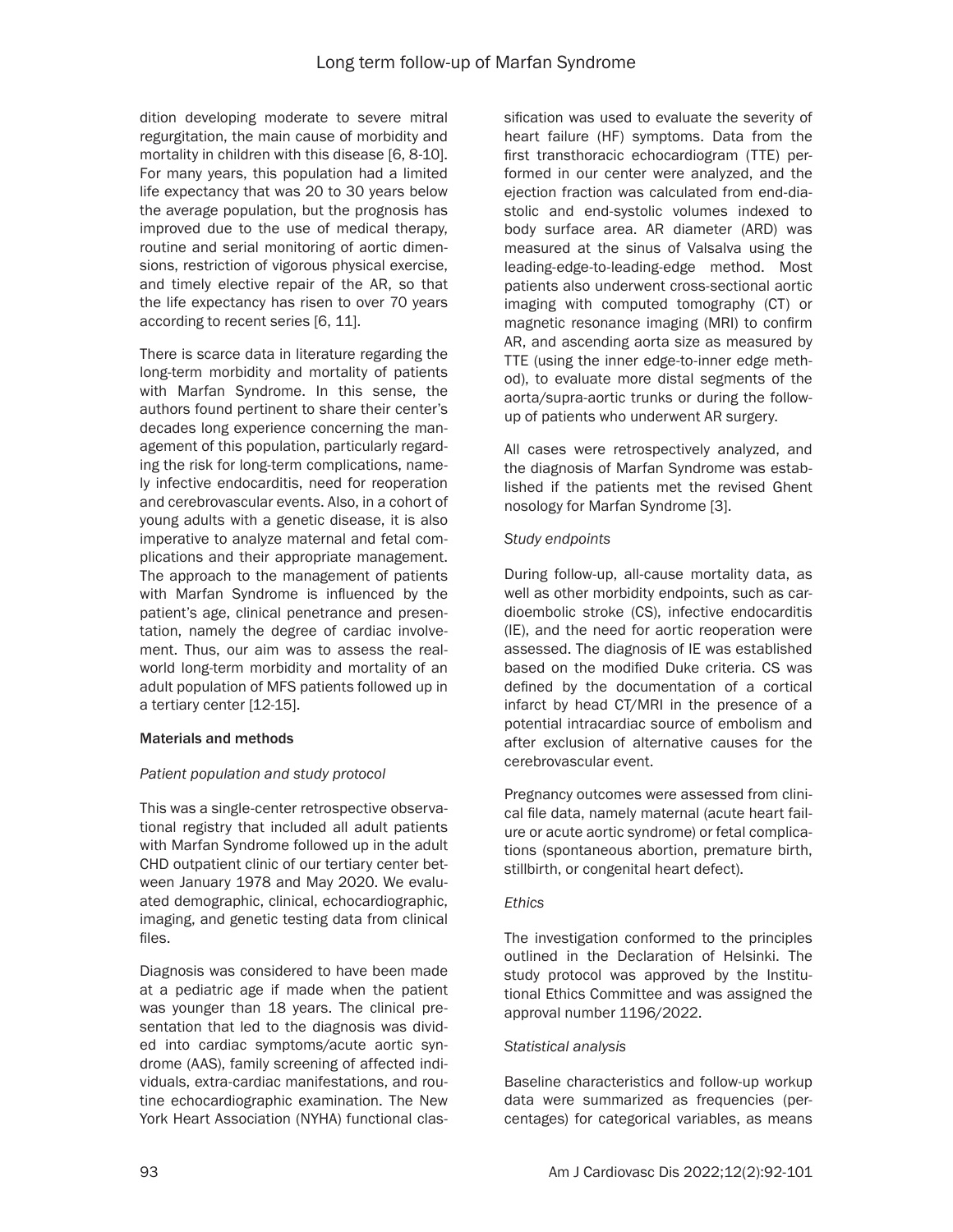|  |  | Table 1. Clinical profile of Marfan Syndrome patients |
|--|--|-------------------------------------------------------|
|--|--|-------------------------------------------------------|

|                                                   | <b>Total Population</b> |
|---------------------------------------------------|-------------------------|
|                                                   | $(n = 62)$              |
| Male gender, n (%)                                | 29 (46.7%)              |
| Mean age, years                                   | $39.0 \pm 13.3$         |
| Mean follow-up time, years                        | $12.4 \pm 8.7$          |
| Hypertension, n (%)                               | 19 (30.6%)              |
| Dyslipidemia, n (%)                               | 15 (24.2%)              |
| Diabetes, n (%)                                   | 7(11.3%)                |
| Coronary artery disease (%)                       | 4(6.5%)                 |
| Chronic kidney disease, n (%)                     | 6(9.7%)                 |
| Pediatric diagnosis, n (%)                        | 28 (45.2%)              |
| Genetic testing, n (%)                            | 25 (40.3%)              |
| Family history of MS, n (%)                       | 28 (45.2%)              |
| Family history of SCD or aortic dissection, n (%) | 9(14.5%)                |
| Extra-cardiac manifestations, n (%)               | 55 (88.7%)              |
| Ocular                                            | 24 (38.7%)              |
| Musculoskeletal                                   | 32 (51.6%)              |
| Pulmonary                                         | 2(3.2%)                 |
| Central nervous system                            | 3(4.8%)                 |
| Marfanoid habitus                                 | 32 (51.6%)              |
| Mean aortic root diameter, mm                     | $42.4 \pm 10.3$         |
| Moderate to severe AR, n (%)                      | 9(14.5%)                |
| Mitral valve prolapse, n (%)                      | 28 (45.2%)              |
| Moderate to severe MR, n (%)                      | 12 (19.4%)              |
| Mean left ventricular ejection fraction, %        | $54.4 \pm 9.3$          |
| Overt HF                                          | 18 (29.0%)              |
| NYHA II                                           | 12 (19.4%)              |
| NYHA III                                          | 6(9.7%)                 |
| NYHA IV                                           | 0                       |
| Aortic root surgery, n (%)                        | 18 (29%)                |
| Acute aortic syndrome, n (%)                      | 7 (11.3%)               |
| Mitral valve surgery, n (%)                       | 5(8.1%)                 |
| Under beta-blocker, n (%)                         | 36 (58.1%)              |
| Under ARB, n (%)                                  | 25 (40.3%)              |
| Associated congenital heart defects, n (%)        | 3(4.8%)                 |
| Infective endocarditis, n (%)                     | 3(4.8%)                 |
| Stroke, n (%)                                     | 8 (12.9%)               |
| Death, n (%)                                      | 10 (16.1%)              |

Values are mean ± SD, n (%), or median (interquartile range). Abbreviations: BNP, Brain Natriuretic Peptide; CABG, Coronary Artery Bypass Grafting; CAD, Coronary Artery Disease; CCS, Canadian Cardiovascular Society; CIED, Cardiac Implantable Electronic Device; GLS, Global Longitudinal Strain; LVEF, Left Ventricular Ejection Fraction; MI, Myocardial Infarction; NYHA, New York Heart Association; PCI, Percutaneous Coronary Intervention.

and standard deviations for continuous variables when normality was verified, and as median and interquartile range when normality was not verified by the Kolmogorov-Smirnov test. The Student's t-test for independent sam-

ples or the Mann-Whitney test (when normality was not confirmed) was used for all comparisons. The chi-square test or Fisher's exact test was used to compare categorical variables. Survival curves were determined using the Kaplan-Meier method and compared using the log-rank test. A two-tailed probability value of < 0.05, was considered statistically significant.

## **Results**

#### *Population baseline profile*

A total of 62 patients were enrolled in the registry  $(Table 1)$ . The mean age of the study cohort was  $39.0 \pm$ 13.3 years with a mean follow-up time of  $12.4 \pm 8.7$  years and 47% of the patients were male. There was a low prevalence of medical comorbidities, and the mean baseline ARD at the time of diagnosis was  $45.0 \pm 10.8$  mm, with 28 patients presenting with MVP. Approximately 45% of the population had a family history of MS, and 15% had sudden cardiac death or AAS. There was a high prevalence of extracardiac involvement, namely, musculoskeletal manifestations. The diagnosis was made at a pediatric age in 45% of patients, mainly elicited by extracardiac manifestations (in 39% of patients) and in the setting of familial screening (25.8%).

Twenty-five patients underwent genetic testing, with almost half revealing a pathogenic FBN1 mutation (Table 2).

## *Surgical management*

Eighteen patients underwent AR surgery, mostly a Bentall procedure (61% of cases), which was mainly performed in a non-urgent setting, as only seven patients suffered an AAS. The majority of patients with

AAS did not have a previous diagnosis of MFS. Five patients underwent reoperation, with a mean time to reoperation of 11 years (Table 3). Five patients underwent mitral valve surgery for symptomatic severe mitral regurgitation.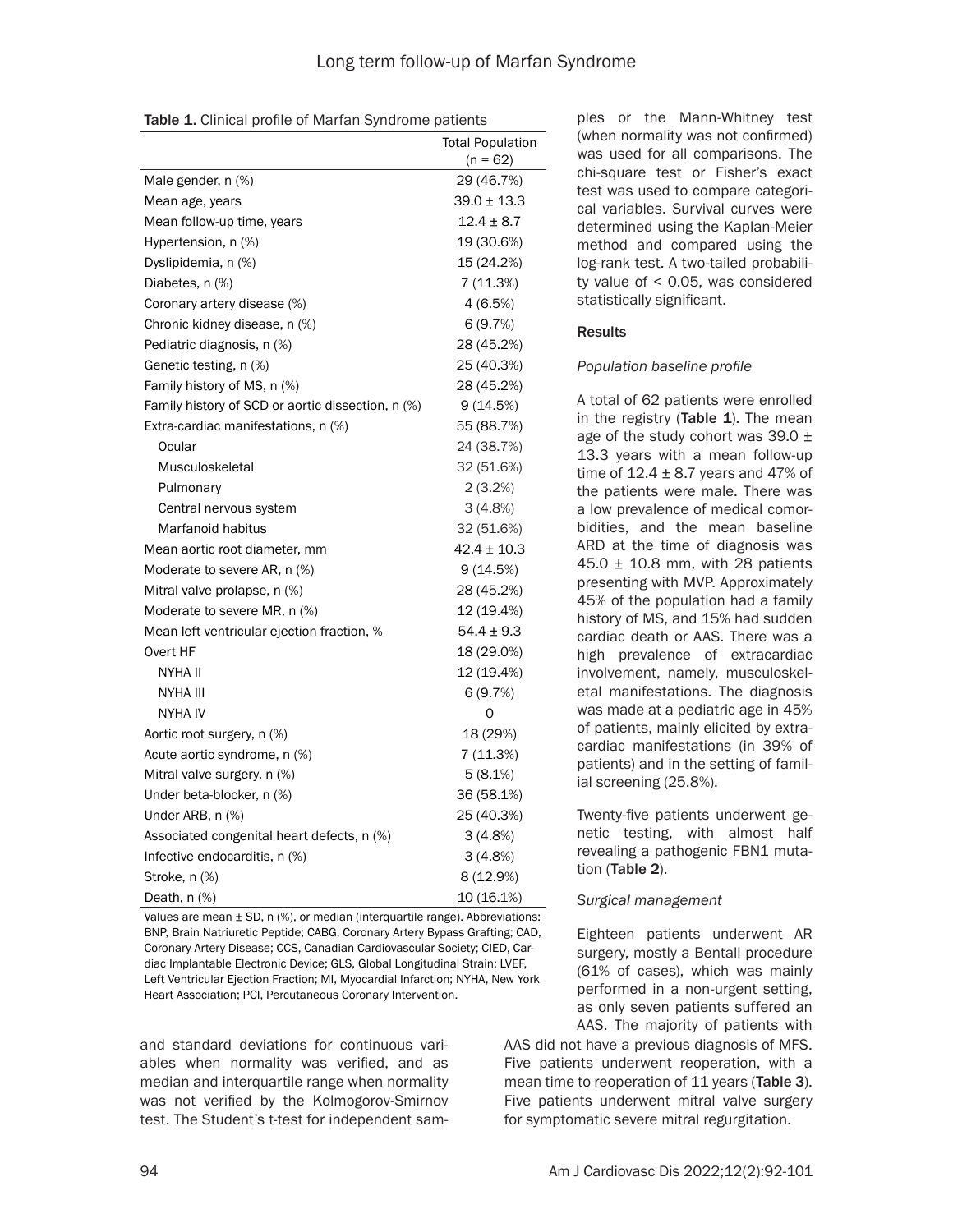|                          | Total Tests ( $n = 25$ ) |
|--------------------------|--------------------------|
| Positive (FBN1 mutation) | 12 (48.0%)               |
| Negative                 | $9(36.0\%)$              |
| Inconclusive             | 4 (16.0%)                |
|                          |                          |

Values are mean  $\pm$  SD, n (%), or median (interquartile range).

#### Table 3. Characteristics of aortic root and mitral surgery

| Aortic Root Surgery                       | <b>Total Procedures</b><br>$(n = 18)$ |
|-------------------------------------------|---------------------------------------|
| Type of Surgery                           |                                       |
| <b>Bentall</b>                            | 11 (61.1%)                            |
| David                                     | 7 (38.9%)                             |
| Setting                                   |                                       |
| Urgent                                    | 7 (38.9%)                             |
| Prophylactic                              | 11 (61.1%)                            |
| Reoperation                               | 5(27.8%)                              |
| Reoperation Type                          |                                       |
| Chronic dissection distal to aortic graft | 2(40%)                                |
| Descending thoracic aortic aneurysm       | 3(60%)                                |
| Mean time to reoperation (years)          | $10.9 + 6.5$                          |
| Mitral Valve Surgery                      | <b>Total Procedures</b>               |
|                                           | $(n = 5)$                             |
| Type of Surgery                           |                                       |
| Mitral valve replacement                  | 3(60%)                                |
| Mitral valve repair                       | 2 (40%)                               |

Patients who underwent AR surgery had a significantly higher prevalence of arterial hypertension (66.7% vs. 15.9%, P < 0.001), dyslipidemia (55.6% vs. 11.4%, P = 0.001), and chronic kidney disease  $(27.8\% \text{ vs. } 2.3\% , P =$ 0.006), were more frequently diagnosed in adulthood  $(83.3\% \text{ vs. } 43.2\% , P = 0.004)$ , and had a higher baseline ARD  $(47.5 \pm 10.8)$ vs.  $34.4 \pm 8.8$ , P = 0.039). These patients also presented more frequently with HF symptoms (66.7% vs. 15.9%, P < 0.001) and were less likely to be under medical therapy (11.1% vs. 54.5%, P = 0.002); however, this did not translate into a worse long-term prognosis, as the groups had similar all-cause mortality rates (Table 4).

## *Pregnancy outcomes*

Thirteen women became pregnant (39% of the female population), with a total of 17 pregnancies (Table 5). The mean AR diameter at the time of pregnancy was 36.2 mm and only 2 patients underwent AR surgery. There were no

maternal deaths or complications, such as preeclampsia, eclampsia, acute HF, or aortic syndrome. There were four fetal complications, namely two premature births and two stillbirths, but no fetal mortality. All offspring were referred to the pediatric cardiology department and genetic consultation for evaluation. Two children were born with mild congenital heart disease and an atrial septal defect.

## *Survival and follow-up*

During a median follow-up of 12 years, 10 patients (16.1%) died, with a survival rate of 91% and 70% at the 10- and 20-year follow-up, respectively (Figure 1A). The profiles of the deceased patients are detailed in Table 6. The mean age of these patients at the time of death was  $52 \pm 16$  years, with half of these patients having undergone a previous AR surgery and three of them requiring reoperation. Only one patient had been submitted to mitral valve surgery, and the majority was treated with beta-blocker (BB) and/or angiotensin receptor blocker (ARB) therapy. Three patients (4.8%) were diagnosed with IE during follow-up, and 12.9% suffered a CS.

A survival analysis was performed compar-

two AR diameter cut-offs: 45 and 50 mm (Figure 1B). Patients with an AR diameter  $\geq 45$ mm at the time of diagnosis had a significantly lower survival during follow-up than the remainder risk strata; there was no difference in the prognosis of patients with an AR diameter between 45 and 50 mm and those with an AR diameter  $\geq$  50 mm. Patients with extracardiac manifestations had a significantly higher 20 year follow-up survival (84% vs. 36%, P < 0.001), as did patients without HF symptoms, with a 20-year follow-up survival of 88% vs. 63%,  $P = 0.041$  (Figure 1C and 1D, respectively). In the female cohort, pregnancy was not associated with worse long-term prognosis. ing three risk strata divided according to

## **Discussion**

The main cardiovascular manifestation of MFS is dilatation of the AR and the proximal ascending aorta, which can lead to aortic dissection and premature death [6]. MFS is found in 50% of patients with aortic dissection aged under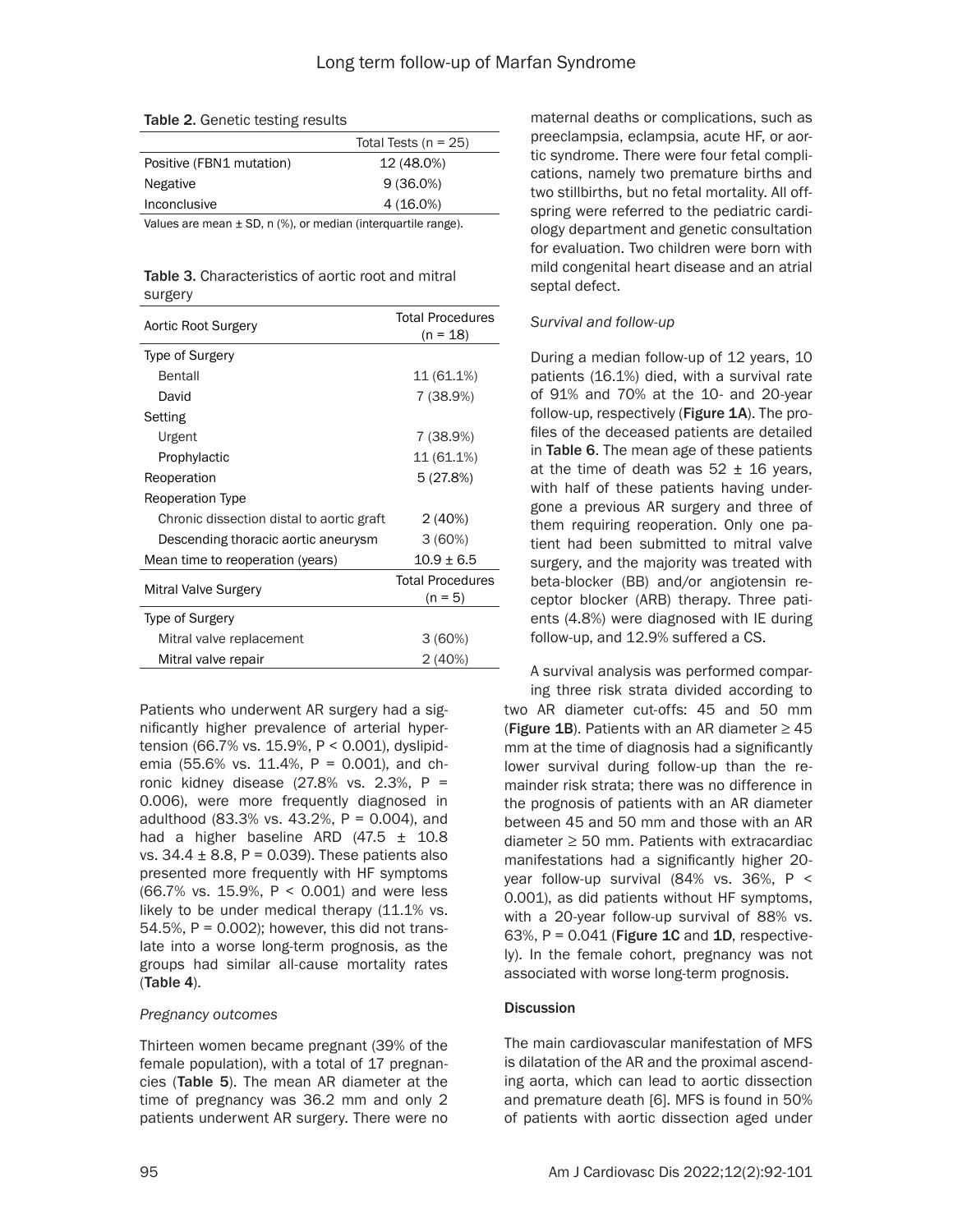|  |  |  |  |  |  | Table 4. Clinical profile of patients that underwent aortic root surgery |
|--|--|--|--|--|--|--------------------------------------------------------------------------|
|--|--|--|--|--|--|--------------------------------------------------------------------------|

|                                                   | Aortic Root Surgery<br>$(N - 18)$ | No Aortic Root Surgery<br>$(N - 44)$ | p value |
|---------------------------------------------------|-----------------------------------|--------------------------------------|---------|
| Male gender, n (%)                                | 13 (72.2%)                        | 26 (59.1%)                           | 0.331   |
| Hypertension, n (%)                               | 12 (66.7%)                        | 7 (15.9%)                            | < 0.001 |
| Dyslipidemia, n (%)                               | 10 (55.6%)                        | 5(11.4%)                             | 0.001   |
| Diabetes, n (%)                                   | 3(16.7%)                          | $4(9.1\%)$                           | 0.404   |
| Coronary artery disease (%)                       | 3(16.7%)                          | 1(2.3%)                              | 0.070   |
| Chronic kidney disease, n (%)                     | 5(27.8%)                          | 1(2.3%)                              | 0.006   |
| Pediatric diagnosis, n (%)                        | 3(16.7%)                          | 25 (56.8%)                           | 0.004   |
| Positive genetic test, n (%)                      | 3(16.7%)                          | 9(20.5%)                             | 0.910   |
| Family history of MS, n (%)                       | 10 (55.6%)                        | 18 (40.9%)                           | 0.293   |
| Family history of SCD or aortic dissection, n (%) | 3(16.7%)                          | 6(13.6%)                             | 0.711   |
| Extra-cardiac manifestations, n (%)               | 15 (83.3%)                        | 40 (90.9%)                           | 0.404   |
| Mean aortic root diameter, mm                     | $47.5 \pm 10.8$                   | $34.4 \pm 8.8$                       | 0.039   |
| Moderate to severe AR, n (%)                      | 3(16.7%)                          | 6(13.6%)                             | 0.711   |
| Mitral valve prolapse, n (%)                      | 8 (44.4%)                         | 20 (45.4%)                           | 0.883   |
| Moderate to severe MR, n (%)                      | 5(27.8%)                          | 7 (15.9%)                            | 0.305   |
| Mean left ventricular ejection fraction, %        | $51.3 \pm 10.1\%$                 | $55.8 \pm 8.9\%$                     | 0.098   |
| Overt HF                                          | 12 (66.7%)                        | 6(13.6%)                             | < 0.001 |
| Mitral valve surgery, n (%)                       | 3(16.7%)                          | 2(4.5%)                              | 0.141   |
| Under beta-blocker, n (%)                         | $2(11.1\%)$                       | 24 (54.5%)                           | 0.002   |
| Under ARB, n (%)                                  | $9(50.0\%)$                       | 16 (36.4%)                           | 0.320   |
| Infective endocarditis, n (%)                     | $2(11.1\%)$                       | 1(2.3%)                              | 0.200   |
| Stroke, n (%)                                     | 6(33.3%)                          | 2(4.5%)                              | 0.006   |
| Pregnancy, n (%)                                  | $2(11.1\%)$                       | 11 (25.0%)                           | 0.312   |
| Death, $n$ $%$                                    | 5(27.8%)                          | 5(11.4%)                             | 0.137   |

Values are mean ± SD, n (%), or median (interquartile range). Abbreviations: BNP, brain natriuretic peptide; CABG, coronary artery bypass grafting; CAD, coronary artery disease; CCS, Canadian Cardiovascular Society; CIED, cardiac implantable electronic device; GLS, global longitudinal strain; LVEF, left ventricular ejection fraction; MI, myocardial infarction; NYHA, New York Heart Association; PCI, percutaneous coronary intervention.

Table 5. Characteristics of pregnant patients with Marfan Syndrome during follow-up

| Patient        | Aortic Root<br>Diameter<br>(mm) | Aortic<br>Regurgitation | Mitral<br>Valve<br>Prolapse | Previous<br>Aortic Root<br>Surgery | Previous<br>Mitral<br>Surgery | Nr. of<br>pregnancies | Fetal/maternal<br>complications | Offspring<br>born with<br><b>CHD</b> |
|----------------|---------------------------------|-------------------------|-----------------------------|------------------------------------|-------------------------------|-----------------------|---------------------------------|--------------------------------------|
| $\mathbf{1}$   | 45                              | Moderate                | <b>No</b>                   | No.                                | <b>No</b>                     | $\mathbf{1}$          | None                            | <b>No</b>                            |
| $\overline{2}$ | 33                              | Not significant         | No                          | N <sub>o</sub>                     | <b>No</b>                     | 1                     | None                            | Yes                                  |
| 3              | 39                              | Not significant         | Yes                         | No.                                | <b>No</b>                     | 2                     | SA (Spontaneous Abortion)       | Yes                                  |
| 4              | 52                              | Mild                    | Yes                         | Yes                                | <b>No</b>                     | 3                     | None                            | <b>No</b>                            |
| 5              | 39                              | Not significant         | <b>No</b>                   | No.                                | <b>No</b>                     | 1                     | SA (Spontaneous Abortion)       | No                                   |
| 6              | <b>Unknown</b>                  | Severe                  | Yes                         | N <sub>o</sub>                     | <b>No</b>                     | $\mathbf 1$           | None                            | <b>No</b>                            |
| $\overline{7}$ | 34                              | Mild                    | <b>No</b>                   | N <sub>o</sub>                     | <b>No</b>                     | 1                     | None                            | <b>No</b>                            |
| 8              | 41                              | Mild                    | Yes                         | No.                                | <b>No</b>                     | $\mathbf 1$           | PB (Premature birth)            | No                                   |
| 9              | 31                              | Not significant         | No                          | No.                                | <b>No</b>                     | 1                     | None                            | No                                   |
| 10             | 29                              | Not significant         | Yes                         | Yes                                | <b>No</b>                     | 1                     | None                            | <b>No</b>                            |
| 11             | Unknown                         | Not significant         | <b>No</b>                   | No.                                | <b>No</b>                     | 1                     | PB (Premature birth)            | <b>No</b>                            |
| 12             | 25                              | Not significant         | Yes                         | No.                                | <b>No</b>                     | $\mathbf 1$           | None                            | <b>No</b>                            |
| 13             | 30                              | Mild                    | <b>No</b>                   | No.                                | <b>No</b>                     | 2                     | None                            | Yes                                  |

Abbreviations: CHD, congenital heart disease; Nr, Number.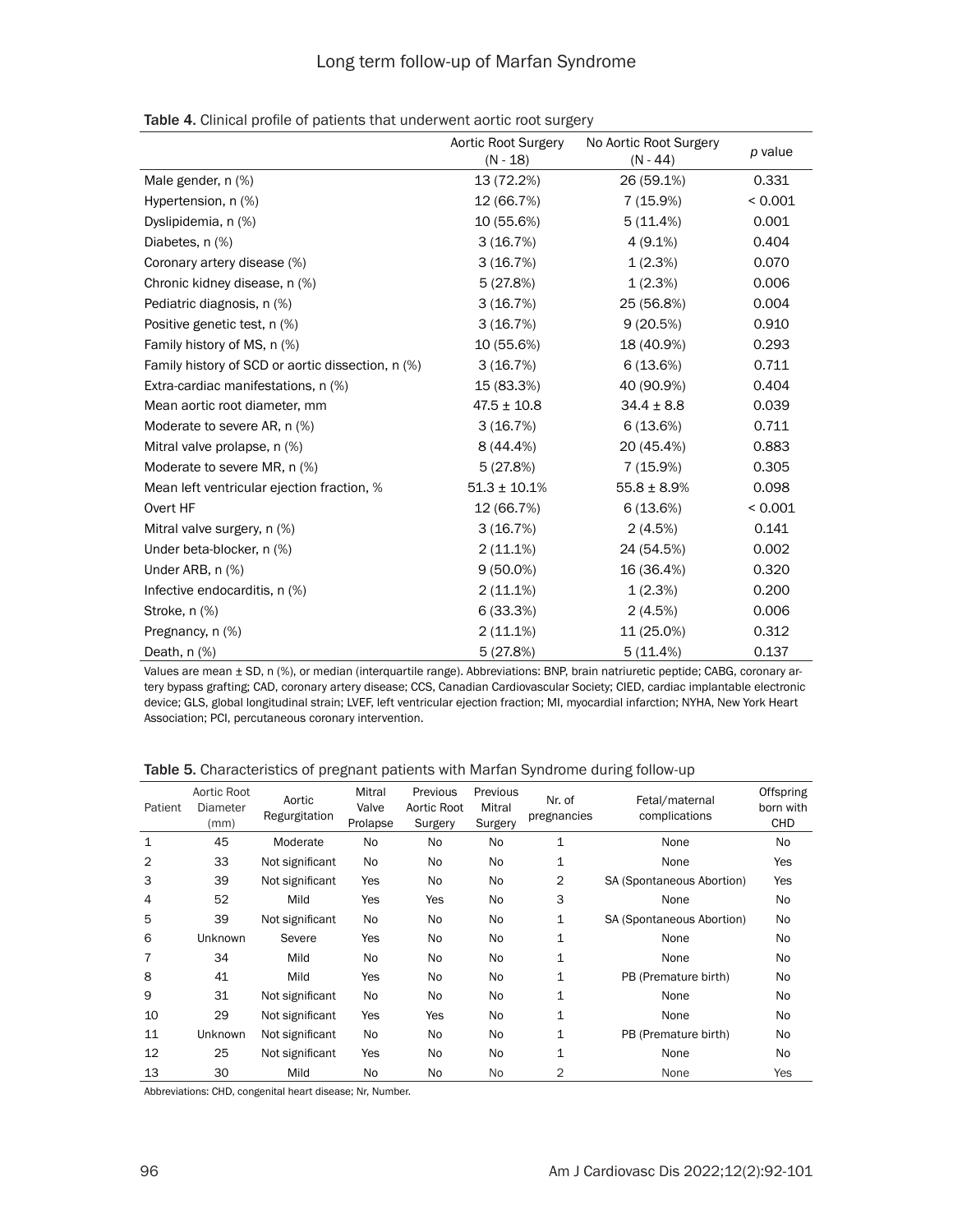

Figure 1. A. Survival rates of adult patients with Marfan Syndrome during follow-up. B. Survival curves according to different baseline aortic root diameter cut-offs (45 and 50 mm). C. Survival analysis according to the presence of extra-cardiac manifestations. D. Survival analysis according to the presence of heart failure symptoms.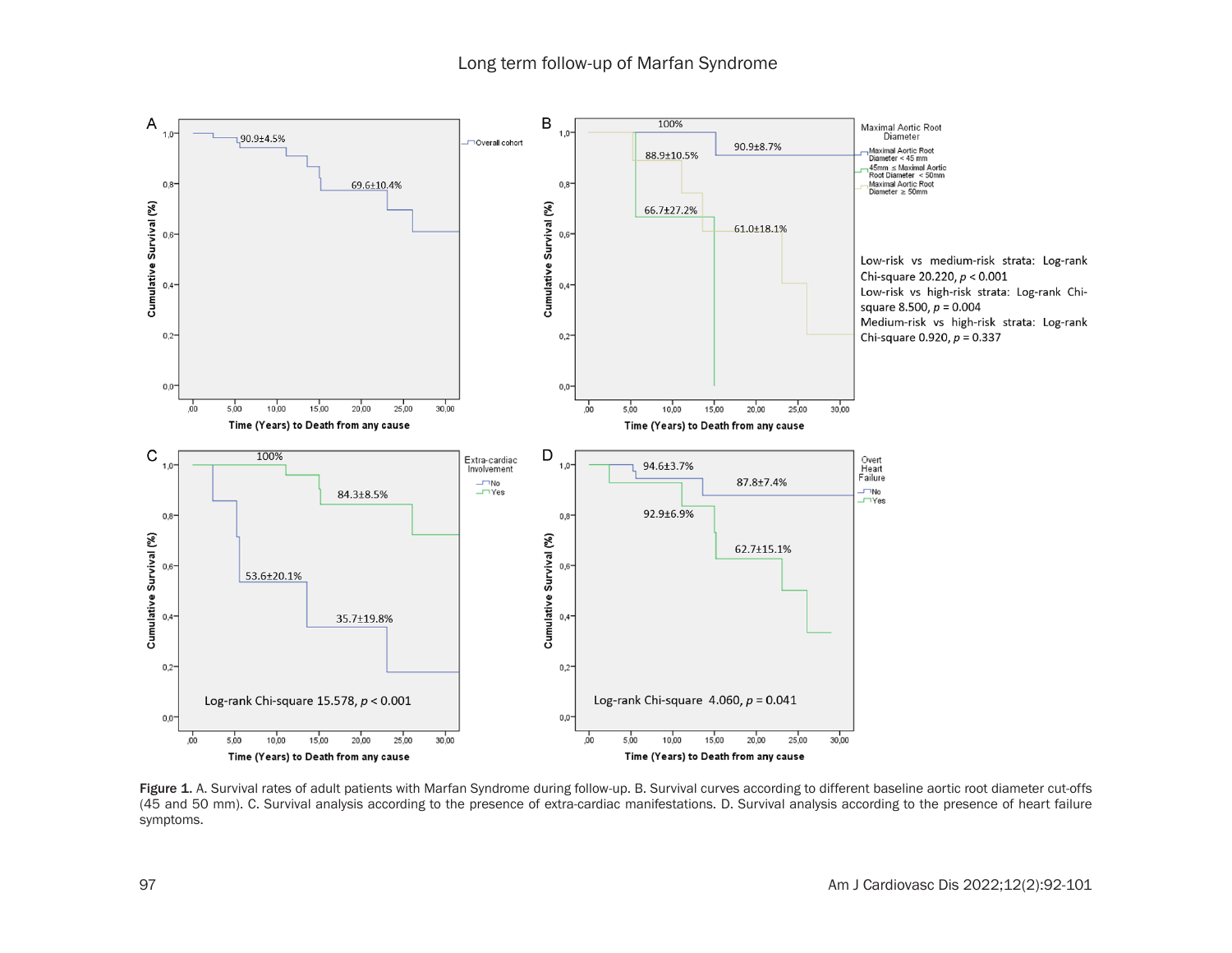| Gender | Age at<br>death | Follow-up<br>Time (Years) | Aortic Root<br>Diameter<br>$(mm)^1$ | Moderate<br>to Severe<br>AR <sup>2</sup> | <b>MVP</b> | Moderate<br>to Severe<br>$MR^3$ | Previous<br>Aortic Root<br>Surgery | Previous<br>Mitral<br>Surgery | Need for<br>reoperation |            | Medication Cause of Death                                  |
|--------|-----------------|---------------------------|-------------------------------------|------------------------------------------|------------|---------------------------------|------------------------------------|-------------------------------|-------------------------|------------|------------------------------------------------------------|
| Male   | 59              | 11                        | 56                                  | <b>No</b>                                | No         | No                              | Yes                                | No                            | Yes                     | <b>BB</b>  | Perioperative ischemic stroke following aortic reoperation |
| Male   | 67              | 23                        | 55                                  | <b>No</b>                                | No         | No                              | Yes                                | No                            | Yes                     | <b>BB</b>  | Perioperative ventilator-associated pneumonia              |
| Female | 74              | 3                         | 54                                  | Yes                                      | Yes        | Yes                             | No                                 | No                            | No                      | None       | End-stage HF                                               |
| Female | 33              | 15                        | 41                                  | <b>No</b>                                | Yes        | Yes                             | No                                 | No                            | <b>No</b>               | BB and ARB | Sudden Death                                               |
| Male   | 67              | 36                        | 56                                  | Yes                                      | Yes        | Yes                             | No                                 | Yes                           | <b>No</b>               | BB and ARB | End-stage HF                                               |
| Male   | 61              | 5                         | 53                                  | <b>No</b>                                | <b>No</b>  | No                              | Yes                                | <b>No</b>                     | Yes                     | <b>BB</b>  | Sudden Death                                               |
| Male   | 44              | 6                         | 49                                  | Yes                                      | No         | No                              | Yes                                | No                            | <b>No</b>               | BB and ARB | Sudden Death while on heart transplant waiting list        |
| Female | 31              | 14                        | 55                                  | Yes                                      | Yes        | Yes                             | No                                 | <b>No</b>                     | <b>No</b>               | <b>BB</b>  | <b>Unknown</b>                                             |
| Male   | 46              | 26                        | 59                                  | <b>No</b>                                | No         | No                              | Yes                                | No                            | <b>No</b>               | BB and ARB | Hemorrhagic Stroke                                         |
| Female | 37              | 15                        | 46                                  | No                                       | Yes        | Yes                             | No                                 | No                            | No                      | BB and ARB | Sudden Death - while awaiting mitral valve annuloplasty    |

Table 6. Clinical profile of deceased patients with Marfan Syndrome

1,2,3Previous to Surgery. Abbreviations: AR, aortic regurgitation; ARB, angiotensin receptor blocker; BB, beta-blocker; HF, heart failure; MR, mitral regurgitation; MVP, mitral valve prolapse.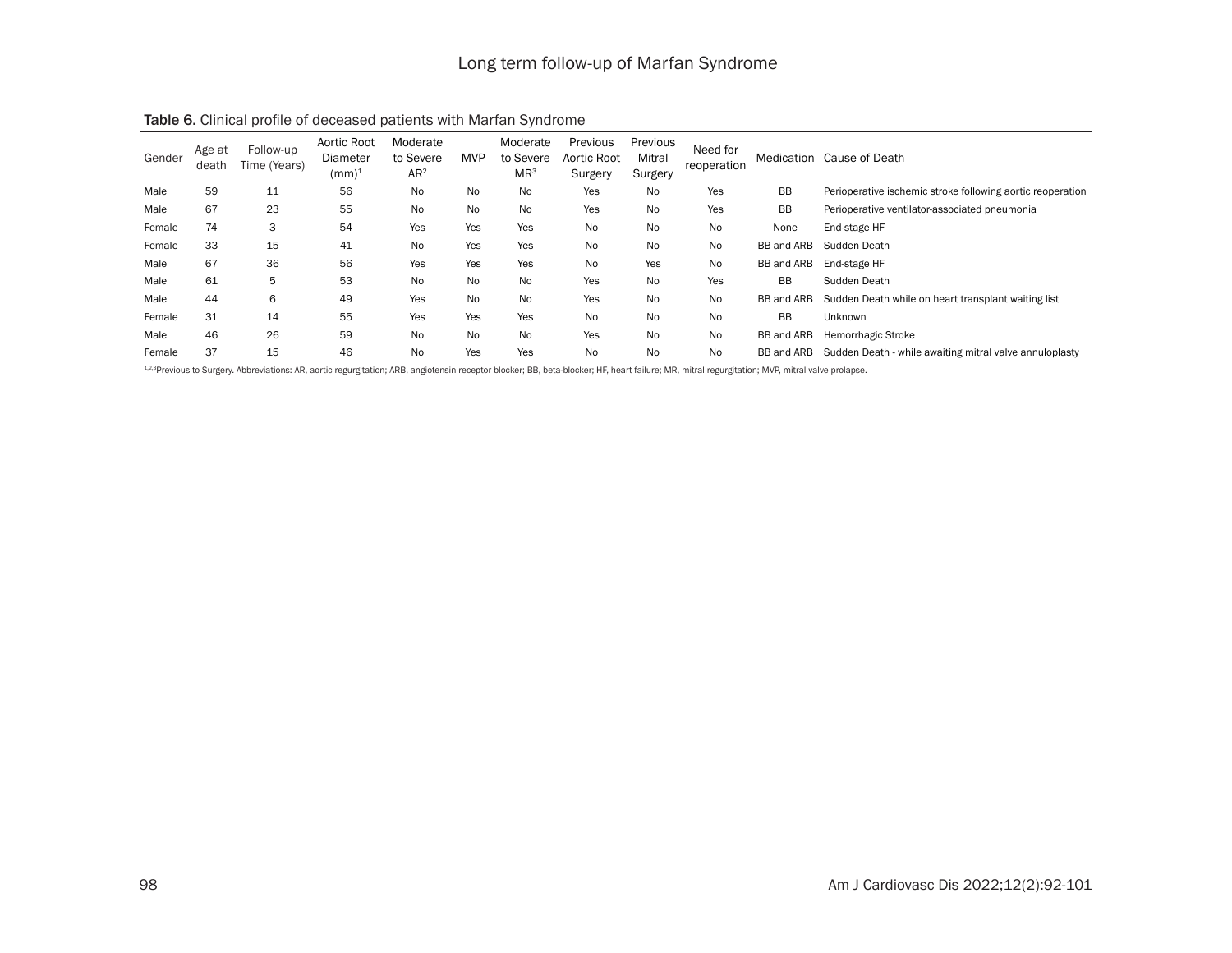40 years [5]. According to current guidelines, surgery is recommended when the maximal ARD is  $\geq$  50 mm or  $\geq$  45 mm when the following additional risk factors are present [16, 17]: uncontrolled hypertension, family history of dissection at a low diameter, size increase > 3 mm/year, severe aortic or mitral regurgitation, or desire for pregnancy. In our analysis, the follow-up mortality rate was not negligible, with 20% mortality at the 20-year follow-up. Survival analysis revealed that an ARD < 45 mm at the time of diagnosis was associated with a better prognosis than those between 45 and 50 mm and above 50 mm, while prognosis was similar between the strata with ARD between 45 and 50 mm and the strata with ARD > 50 mm. This should raise awareness of the importance of a timely diagnosis, strict serial aortic dimension monitoring, and the presence of additional risk factors that may warrant an earlier elective surgery. The mortality risk of prophylactic aortic surgery is only 1%-2% [6]. In our population, only two patients died after prophylactic aortic surgery; however, both were reoperations, and the cause of death was postoperative complications (ischemic stroke and ventilator-associated pneumonia). There was no difference in mortality between patients who underwent AR surgery and those who did not, which is in concordance with what is reported in the literature.

MVP is a frequently neglected cardiovascular manifestation in patients with MFS, despite affecting almost 80% of this population. Although commonly asymptomatic, it can present as severe acute mitral regurgitation secondary to chordae tendineae rupture, and in 1 in 8 patients, it can progress to moderate-tosevere mitral regurgitation, making it the most common cause of mortality and morbidity in the pediatric Marfan population [8-10]. Only 20% of patients who undergo elective AR replacement have concomitant MV procedures, despite it being reasonable to combine both procedures in patients with significant mitral regurgitation [10]. Several studies have shown better survival with valve repair than with replacement [8-10]. In our population, only 45% of patients had MVP and nine eventually progressed to moderate-to-severe mitral regurgitation, with five of them undergoing MV surgery. In our experience, neither MVP nor the presence of moderate-to-severe MR was associated with higher follow-up mortality.

Patients who developed overt HF symptoms during follow-up (NYHA functional classes II, III, and IV) had significantly worse survival. These were mostly patients who developed ventricular dysfunction due to severe aortic/mitral regurgitation or post-cardiotomy shock after AR surgery. Of note, three patients died due to end-stage HF, and one of them was on the heart transplant waiting list. In the literature, there is a poor correlation between the severity of the cardiovascular, ocular, and skeletal manifestations [18]; however, in our analysis, patients with extracardiac manifestations displayed better survival, which may be explained by an earlier age of diagnosis and management elicited by the ocular or musculoskeletal manifestations.

Prophylactic treatment with BB has been considered the mainstay of care for adult patients with MFS [11, 17] since an open-label randomized trial showed that propranolol use was associated with a significantly slower rate of aortic dilatation and better mid-term survival [19]. Mullen *et al.* (2019) reported that irbesartan was associated with a reduction in the rate of aortic dilatation in young adults with MFS [20]. In our experience, neither BB use nor angiotensin II receptor blockade was associated with lower mortality during follow-up.

Not only are pregnancy and the postpartum period high-risk periods for aortic dissection and rupture in women with MFS, but they may also increase the long-term rate of aortic dilatation [16, 21]. These women should receive counseling and require specialized management, especially during delivery and the postpartum period. Women with an AR diameter > 45 mm are strongly discouraged from becoming pregnant without prior elective AR repair, and when the AR diameter is between 40 and 45 mm, aortic growth rate and family history of dissection should be taken into account in the decision [16]. These patients were followed up by a multidisciplinary team comprising a dedicated specialized cardiologist, obstetricians, and an anesthesiologist. Despite the fact that some patients had undergone pregnancy without the recommended prior aortic root repair, there were no maternal complications. There were two spontaneous abortions (11.8%), both from patients with an AR diameter < 40 mm and two premature births.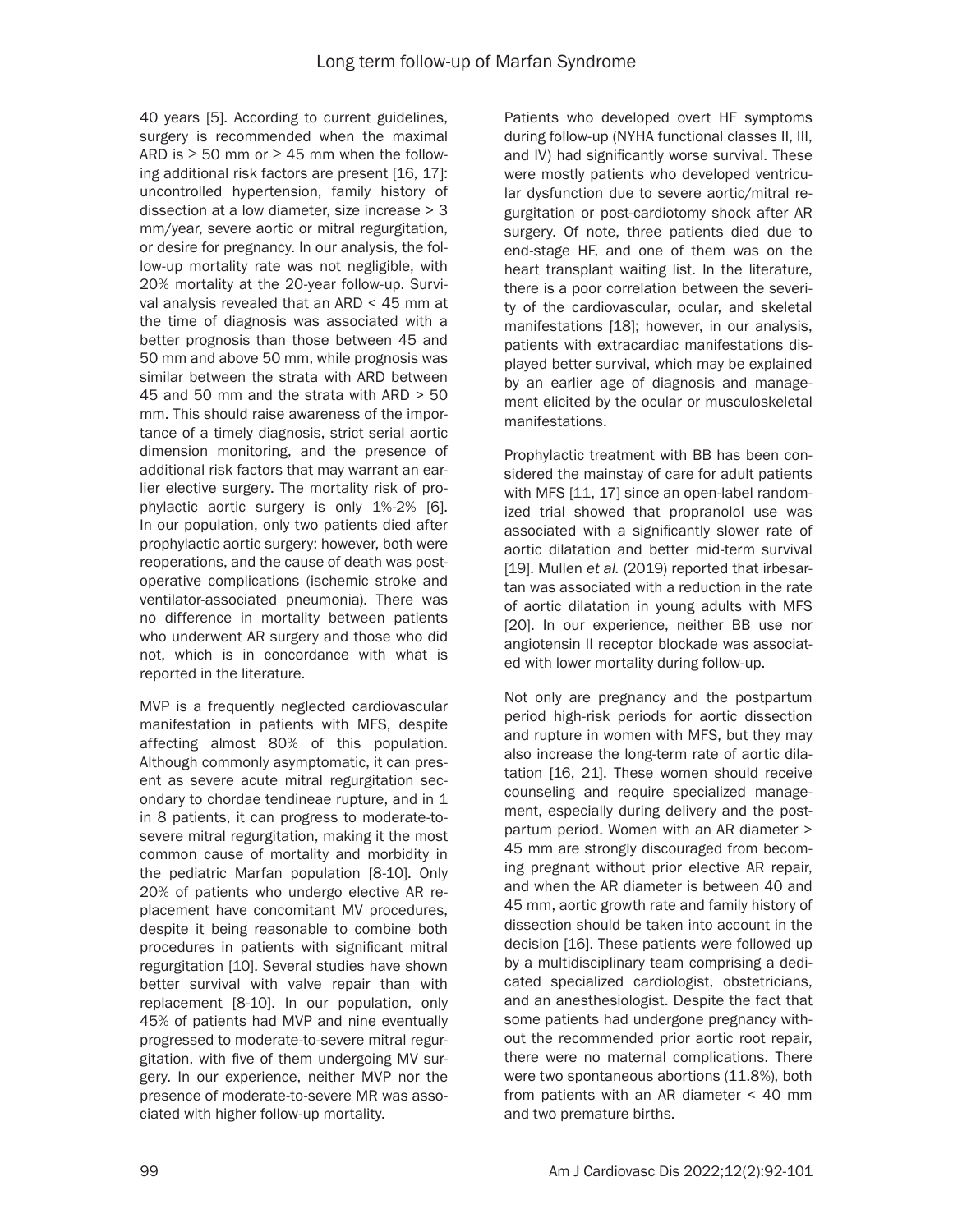Thus, our study characterizes the long-term outcomes of adults with Marfan Syndrome followed in a tertiary centre. To the best of our knowledge, this is the largest Portuguese report on this subject. As we notice in our study, Marfan Syndrome is still a high-risk population demanding close and multidisciplinary clinical follow-up, multimodality imaging techniques and a specialized surgical care.

## *Study limitations*

First, the study's unicentre design and relatively small cohort size may limit some of our conclusions. Second, its retrospective nature also imposes some limitations, since there is no informative data regarding the first follow-up years of the first patients followed up in our center. As our analysis included patients who were followed up for four decades, it may include outdated clinical practices regarding diagnosis, management, and surgical techniques, which would impact patient prognosis. Furthermore, only a limited proportion of our population underwent genetic testing, so it is possible that some patients with other thoracic aortic syndromes may have been misdiagnosed with MFS. In addition, being a retrospective study with some patients having been diagnosed with MFS after an AAS may have biased our analysis, thereby explaining that the use of BB/ARB or a previous AAS was not associated with a lower mortality. Finally, our analysis may also have a selection bias, since all the included MFS patients had some degree of cardiac involvement and, therefore, may not be representative of an MFS population.

## **Conclusions**

Our work refers to the largest Portuguese cohort of patients with MFS with one of the longest follow-up periods reported in the literature. It sheds light on specific aspects of these patients' management, such as the need for continued aortic root dimension monitoring after surgery and the need for multidisciplinary pregnancy management. Patients with an AR diameter > 45 mm at the time of diagnosis had significantly worse survival during follow-up.

## Disclosure of conflict of interest

None.

Address correspondence to: Dr. João F Reis, Department of Cardiology, Hospital de Santa Marta, Rua de Santa Marta, nº 50, 1169-024, Lisbon, Portugal. Tel: +351-918908050; E-mail: jpr\_911@ hotmail.com

#### References

- [1] Ho NC, Tran JR and Bektas A. Marfan's syndrome. Lancet 2005; 366: 1978-81.
- [2] De Paepe A, Devereux RB, Dietz HC, Hennekam RC and Pyeritz RE. Revised diagnostic criteria for the Marfan Syndrome. Am J Med Genet 1996; 62: 417-26.
- [3] Loeys BL, Dietz HC, Braverman AC, Callewaert BL, De Backer J, Devereux RB, Hilhorst-Hofstee Y, Jondeau G, Faivre L, Milewicz DM, Pyeritz RE, Sponseller PD, Wordsworth P and De Paepe AM. The revised Ghent nosology for the Marfan Syndrome. J Med Genet 2010; 47: 476- 85.
- [4] Isekame Y, Gati S, Aragon-Martin JA, Bastiaenen R, Kondapally Seshasai SR and Child A. Cardiovascular management of adults with Marfan Syndrome. Eur Cardiol 2016; 11: 102- 110.
- [5] Ammash NM, Sundt TM and Connolly HM. Marfan Syndrome-diagnosis and management. Curr Probl Cardiol 2008; 33: 7-39.
- [6] Coelho SG and Almeida AG. Marfan Syndrome revisited: from genetics to clinical practice. Revista Portuguesa de Cardiologia; 2020. pp. 215-226.
- [7] Wright MJ and Connolly HM. Genetics, clinical features, and diagnosis of Marfan Syndrome and related disorders. In: UpToDate, Post TW, editors. Waltham, MA: UpToDate; 2020.
- [8] Thacoor A. Mitral valve prolapse and Marfan Syndrome. Congenit Heart Dis 2017; 12: 430- 434.
- [9] Kunkala MR, Schaff HV, Li Z, Volguina I, Dietz HC, LeMaire SA, Coselli JS and Connolly H. Mitral valve disease in patients with Marfan Syndrome undergoing aortic root replacement. Circulation 2013; 128 Suppl 1: S243-7.
- [10] Bhudia SK, Troughton R, Lam BK, Rajeswaran J, Mills WR, Gillinov AM, Griffin BP, Blackstone EH, Lytle BW and Svensson LG. Mitral valve surgery in the adult Marfan Syndrome patient. Ann Thorac Surg 2006; 81: 843-8.
- [11] Wright MJ and Connolly HM. Management of Marfan Syndrome and related disorders. In: UpToDate, Post TW, editors. Waltham, MA: Up-ToDate; 2020.
- [12] Marsalese DL, Moodie DS, Vacante M, Lytle BW, Gill CC, Sterba R, Cosgrove DM, Passalacqua M, Goormastic M and Kovacs A. Marfan's syndrome: natural history and long-term follow-up of cardiovascular involvement. J Am Coll Cardiol 1989; 14: 422-8.